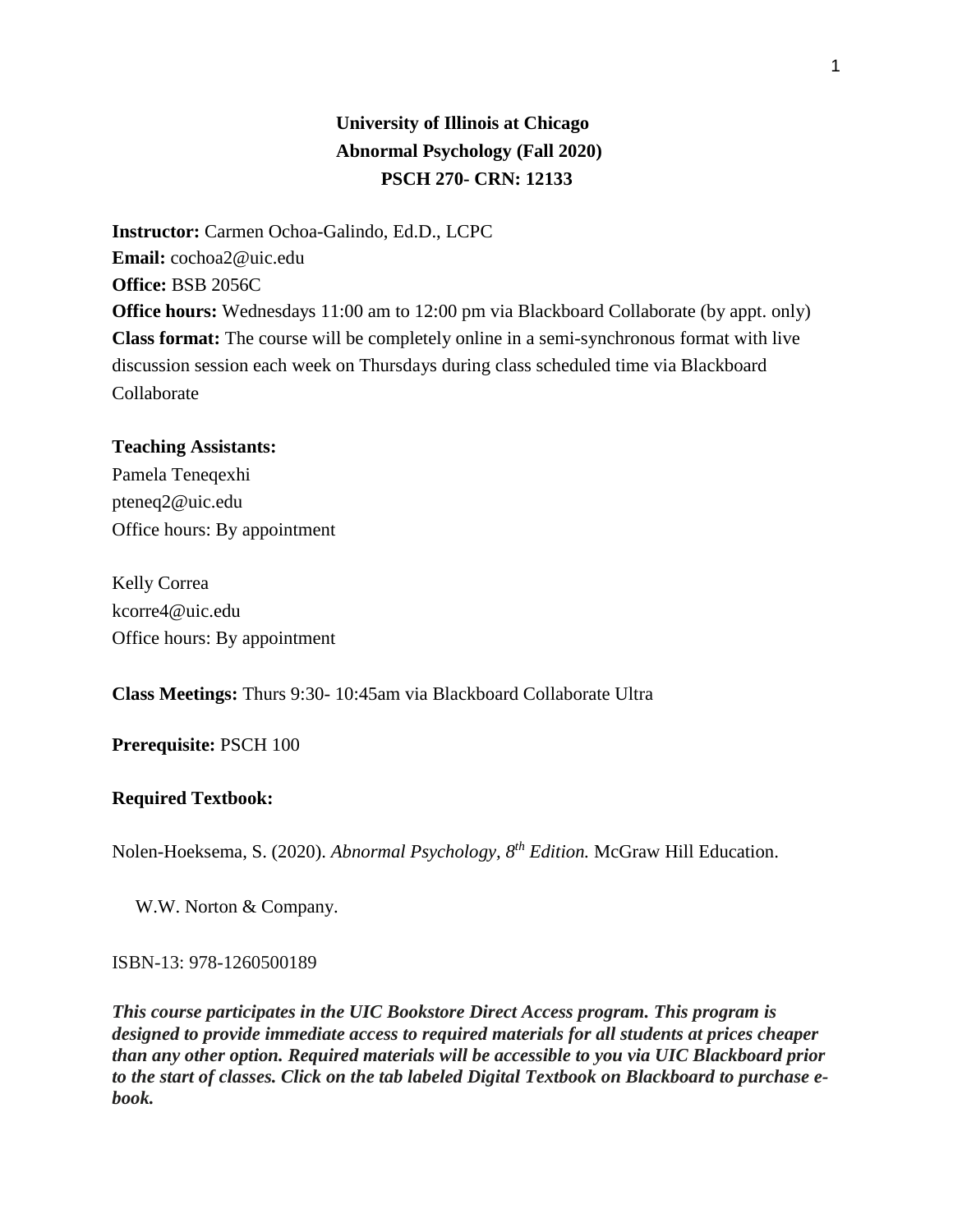#### **COURSE DESCRIPTION:**

The purpose of this course is to introduce students to fundamental concepts and scientific principles underlying atypical human behavior. The course is designed to introduce students to various clinical presentations of psychopathology that may occur throughout human development. The course will provide an overview of specific psychiatric disorders (e.g., anxiety, mood, psychotic disorders, etc.) as well as disorder- specific etiological (or causal) considerations, associated clinical features, defining characteristics, and diagnostic criteria. Current empirically-based psychotherapeutic interventions will also be reviewed, but will not be emphasized.

The course will be structured to facilitate learning about psychopathological behavior, which will be explored from various theoretical frameworks, including psychological, biological, and sociocultural perspectives. Psychiatric disorders will be discussed according to *DSM-V* diagnostic nosology with special attention paid to etiological considerations, disorder-specific descriptions, and theories underlying classification.

### **LEARNING OBJECTIVES**

- 1) To acquire a better understanding of abnormal behavior patterns, and thereby learn to distinguish abnormal behavior from normal.
- 2) Review psychological, biological, and sociocultural theoretical perspectives of abnormal behavior
- 3) To increase sensitivity to the struggles of people dealing with these types of problems, by putting a human face on the study of abnormal psychology
- 4) To better understand how new research informs our understanding of abnormal behavior
- 5) To better understand how psychological disorders are classified and treated
- 6) To become more familiar with the DSM-V

#### **Discussion and Community Guidelines**

**Respect, tone, and civility**: It is important that we maintain a supportive learning community where everyone feels safe and where people can communicate amicably. Remember that sarcasm doesn't always come across. Treat your instructor and fellow students with respect at all times, and in all communications. Most importantly, this class aims to foster an inclusive learning environment that promotes and values respect for others and their viewpoints. The topics we'll learn about in this course can create passionate debates and are relevant to everyday life, making students inclined to share their own anecdotes and experiences. I welcome and encourage that – indeed, that's one of the most exciting and unique aspects of this class. But as such, it is imperative that students behave in a respectful and considerate way to their fellow classmates during the discussions**. Inappropriate, disruptive, or offensive interpersonal behavior is not acceptable**. This is a space where we value diverse identities, ideas, and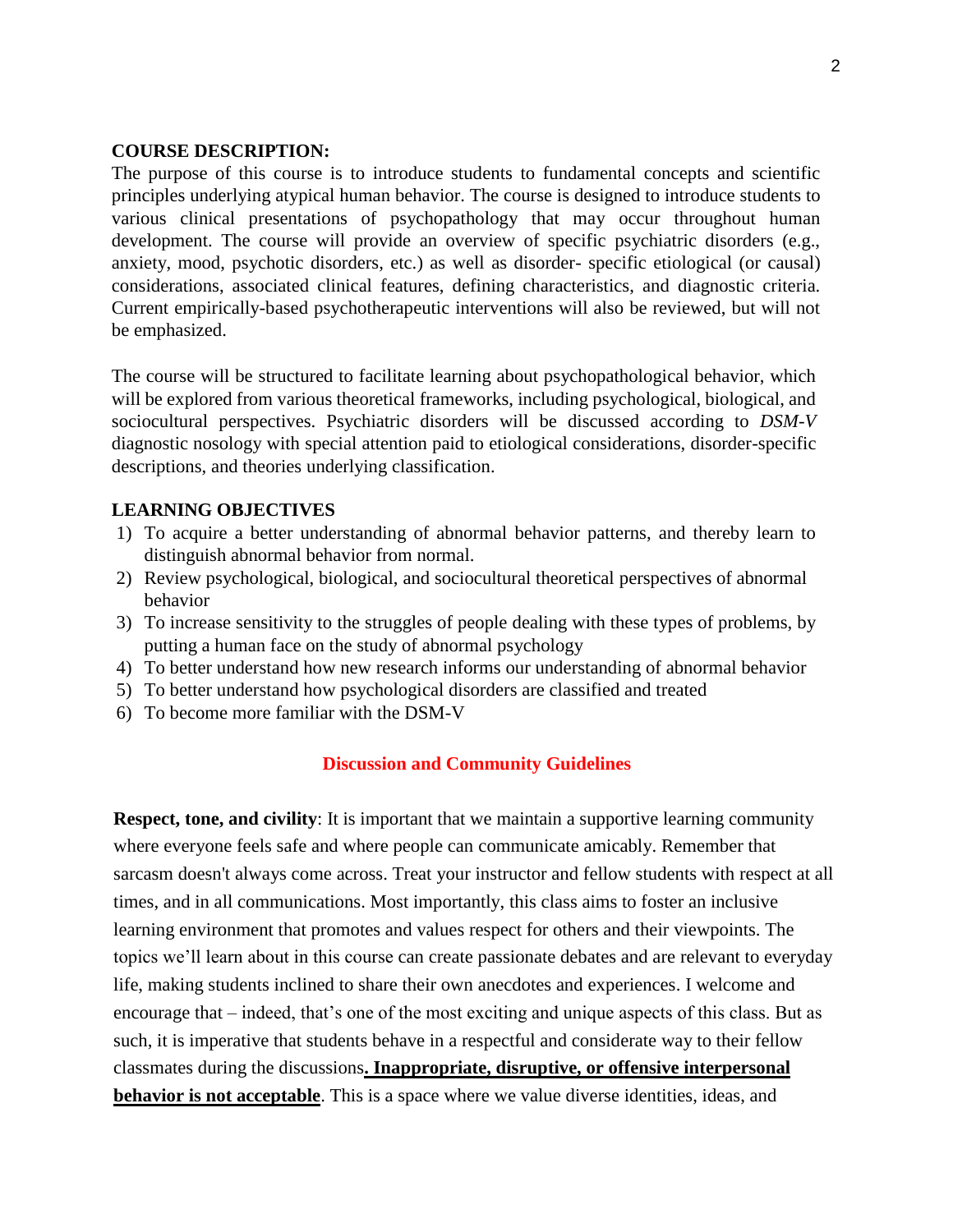experiences. I encourage active, deep conversations about the material in the course and the social and historical events that it applies to, but I do not condone hateful speech, prejudicial remarks, or debates that question the rights and personhood of people of various identities. **Discriminatory behavior will NOT be tolerated!**

## **COURSE REQUIREMENTS & GRADING**

#### *A. Live weekly discussions (not required by highly recommended)*

I will be conducting live discussion sessions of the chapters every Thursday on our class time via Blackboard Collaborate. Our class time from 9:30-10:45 am. Again**, you are not required to attend but I highly recommend you coming** so that we can go over the material for that week, answer questions, and engage in meaningful discussions with each other. These lectures will be recorded and available for those who are not able to make it to lectures. **NOTE: Some weeks I may have two discussion sessions, one on Tuesday the other on Thursday during class time. I will let you know when these will occur via class announcements.**

B. *Exams (50 points per exam, + 5 extra credit questions= 55 possible points) (50 pts x 3 exams = 150 pts; 5 extra credit questions x 3 exams = 15 possible extra points)* There will be 3 exams and no final exam. The exams will be done on Blackboard. Exams will be 50 questions (**I will add five extra questions for extra credit on each exam, total of 55 points)**. The exams will be true/false and multiple choice. **If you have accommodations, make sure you let me know ahead of time.** For all exams:

- You will have access to the exam for an entire day (check syllabus for day)
- You will have 90 minutes to take the exam
- Once you start the exam, you **must** complete it, you **cannot** save it and come back to it later.
- Once the 90 minutes are up the exam will be submitted automatically
- You are **NOT** able to skip a question and come back it to later, you must answer the question
- You will get your score immediately

# *C. Paper Assignment (50 pts)*  **Culture Bound Syndrome Paper**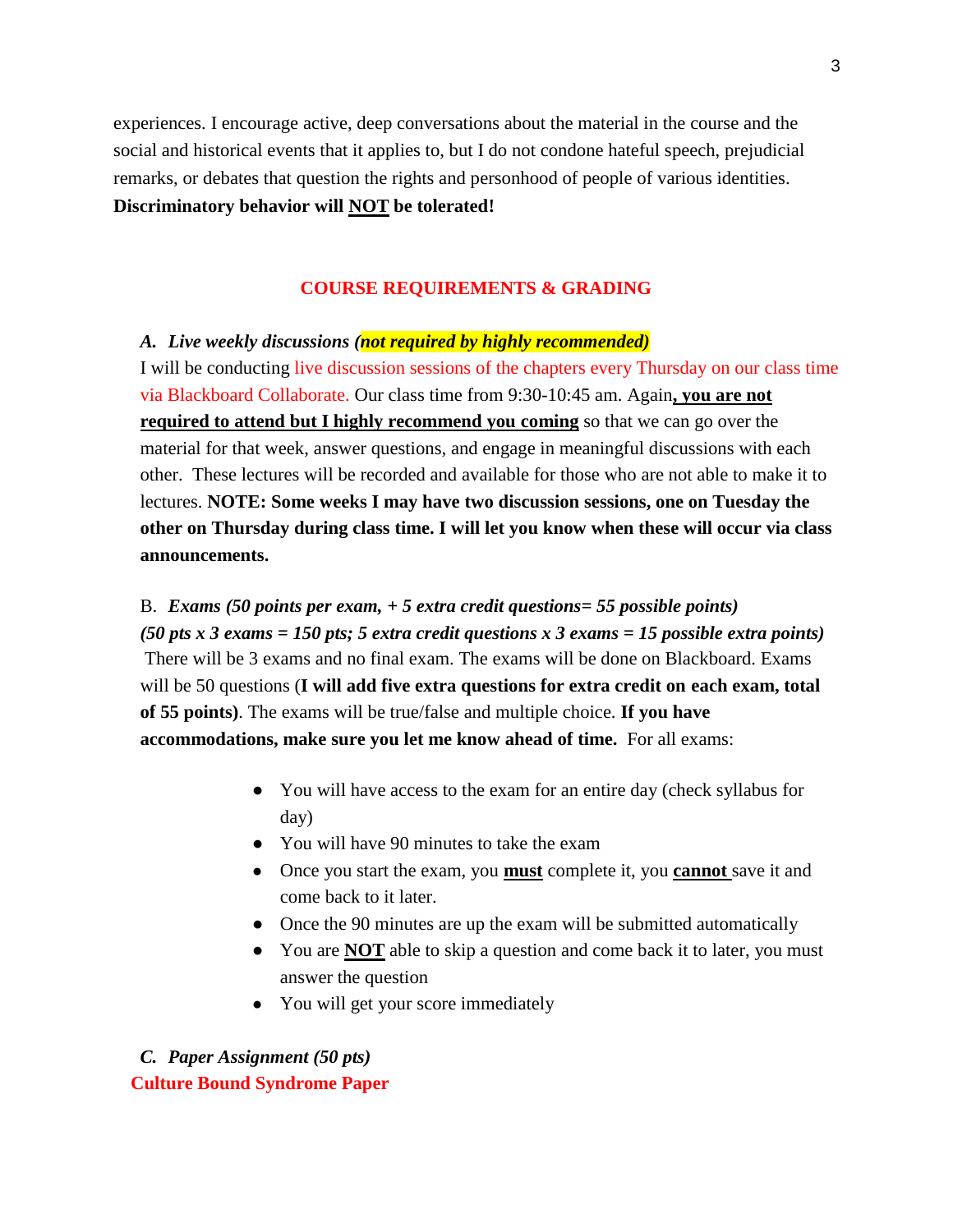You are to write a 4-5-page paper (not including cover or reference page) on a culture bound syndrome and compare it to a western/modern day diagnosis. In many cultures, there are mental illnesses that are unique to that culture, and thus are known as culture bound syndromes. Many of these syndromes share similar symptoms to western society's mental illnesses.

## Specifically, you are to:

- a) Provide a detailed explanation of the syndrome: origin/history of it, characteristics and symptoms, what country/countries is this syndrome found, does it affect men or women, age it occurs, how it is treated or cured
- b) Case study/example of someone who experienced the culture bound syndrome (include age/gender of the person, what happened to him/her and were they able to be treated/cured)
- c) You are to then compare the syndrome to one of the mental illnesses in your textbook. In other words, based on the symptoms of the cultural bound syndrome, which diagnosis does it resemble the most? Provide similarities and differences
- d) include an introduction and conclusion paragraph

Papers will be written using APA style. All papers should be typed, double spaced, 12-inch font, pages numbered and include a cover and reference page. Also, you need to cite throughout the entire paper. You need at least three references. A handout with more information along with a grading rubric will be provided.

# **\*\*\*Papers will not be accepted after the due date. No LATE papers will be graded, absolutely no exceptions. \*\*\***

Here is a list of cultural bound syndromes to choose from: (you may choose one that is not on the list, but it needs to be approved by Dr. Ochoa-Galindo)

- Amok
- □ Ataque de nervios
- □ Boufee delirante
- Dhat
- $\Box$  Ghost sickness
- Shenkui or Shen-k'uei
- □ Hwa-byung
- Koro
- $\Box$  Mal de ojo
- Pibloktoq
- Rootwork
- $\Box$  Shenjing Shuairuo
- □ Zar
- □ Susto
- $\Box$  Taijin kyofusho
- Hikikomori
- Hmong Sudden Death Syndrome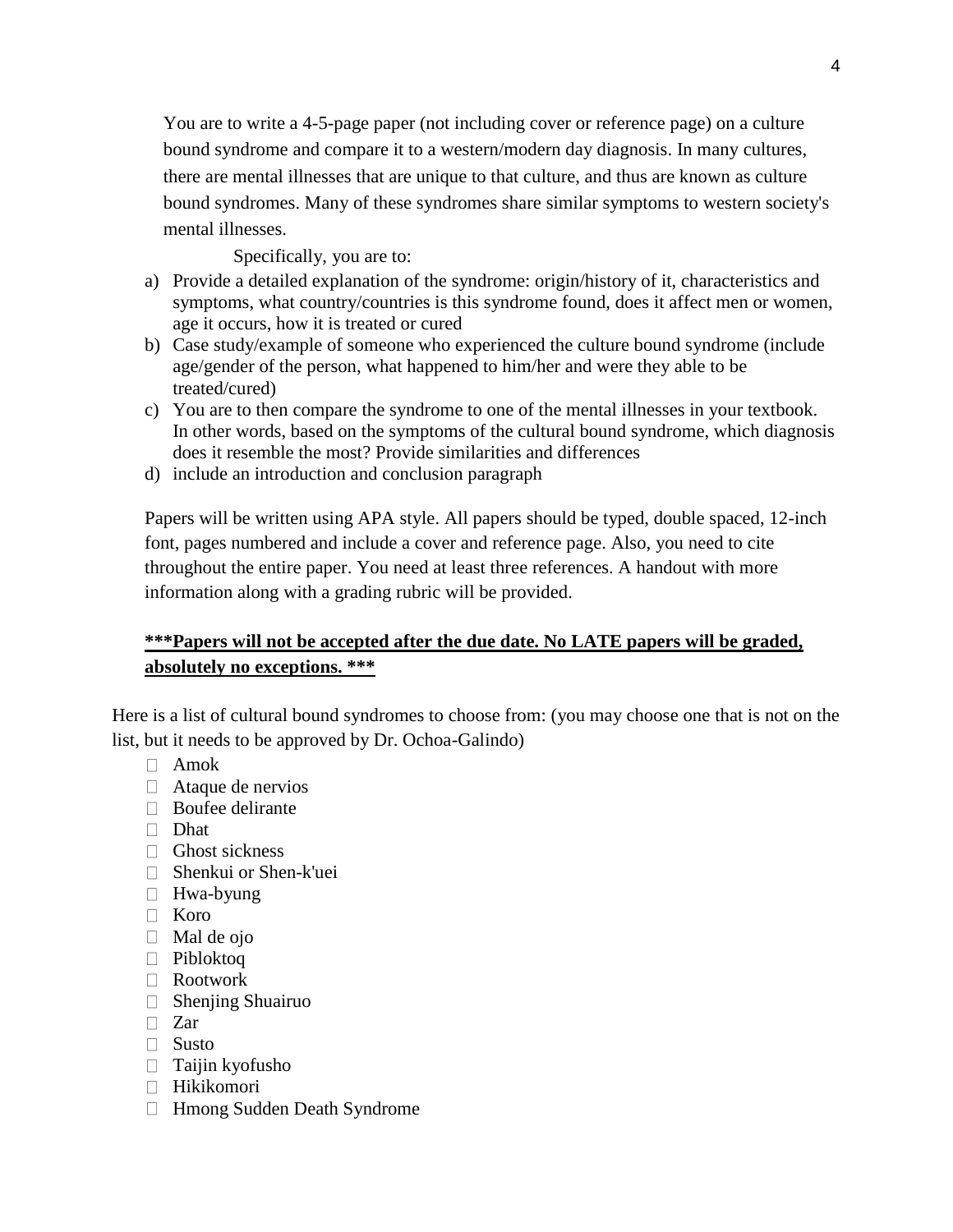Papers will be written using APA style. All papers should be typed, double spaced, 12-inch font, pages numbered and include a cover and reference page.

## Also, **you need to cite throughout the entire paper**

## D. *Homework Assignments (15 pts each x 8 = 120 pts)*

You will have eight assignments to do. Look at the schedule to see what weeks they are due. Each assignment will have specific instructions to follow. All assignments are **due** Saturday end of day (11:59 pm) of that week.

**Please Note:** There will be some weeks where you'll have a discussion post and a homework due. Homework assignments are for all students, regardless of whether you have a discussion post that week. Again, homework assignments are for all students to complete independently from discussion posts. **They do not go together**. Please make sure you understand this so there is no confusion or misunderstanding.

**Homework Assignments are scheduled for the following weeks: 1, 4, 6, 7, 8 11, 12, 13** Homework Assignments will be graded as followed:

- **Content of HW: 10 pts**
- **\*APA style/mechanics: 5 pts**
- **Total pts: 15 pts**

\*this includes having cover/reference page, pages numbered, citations, writing style etc...

#### **No Late Assignments will be graded, NO Exceptions!**

### E. *Discussion Posts (10 pts each x 5 = 50 pts)*

Because of the large size of class, you will be split into two groups of 75 students per group.

- **Group Duke** will consist of students w/ last names starting from A-Ka
- **Group Joey** will consist of students w/ last names starting from Ke-Z

**Each group will have five discussion posts to do total.** Please look at the syllabus so you see what weeks your group is assigned a discussion post. All discussion Posts are **due** by Saturday night before midnight Central Time of that week. Posts submitted late will **NOT** be graded, **NO EXCEPTIONS.**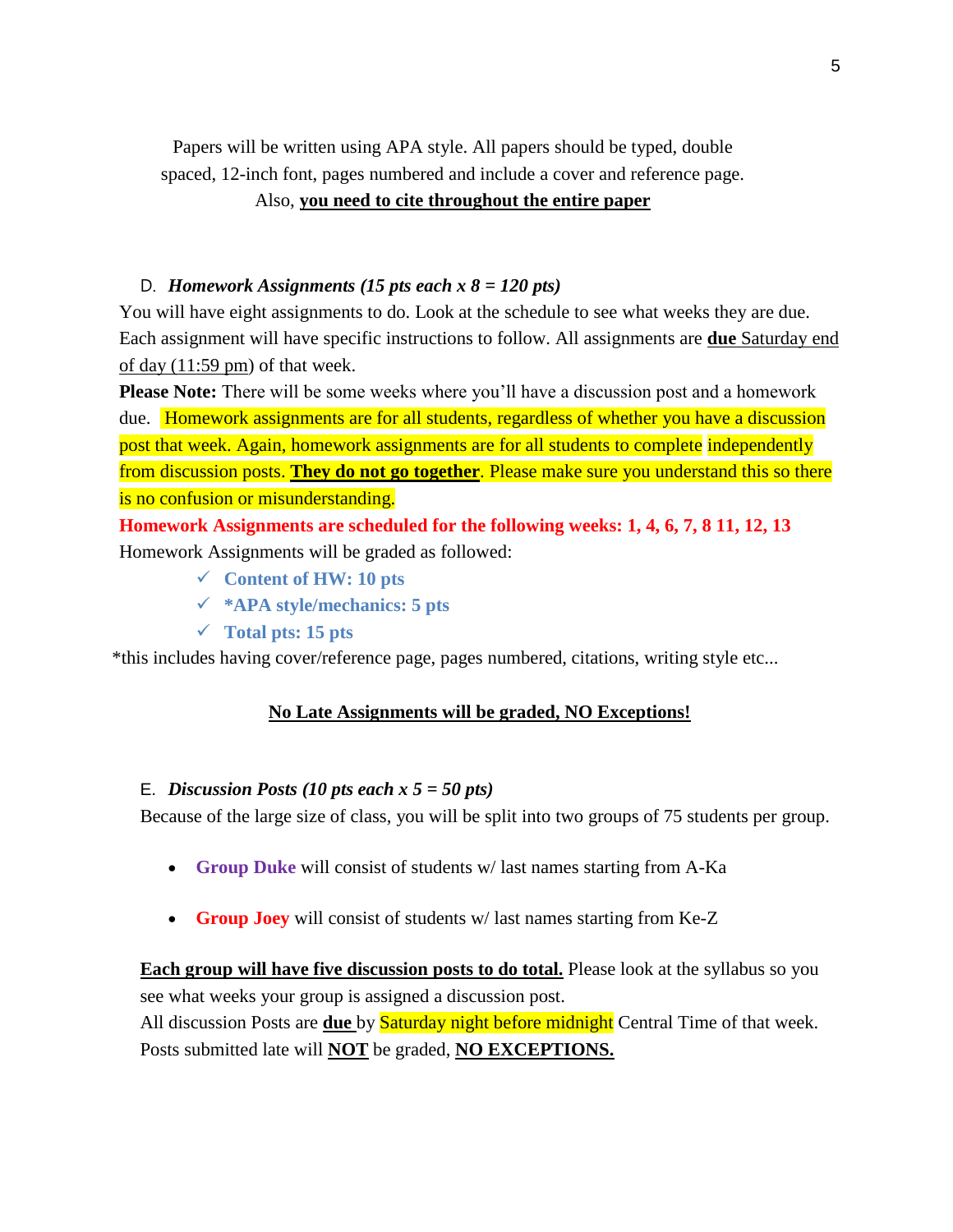- You are to compose a thoughtful response to the week's discussion question or activity, with appropriate reference to lecture content, assigned textbook reading, or other resources (i.e. online news stories, journal articles, and videos).
- The substance of a graded post is based on the student's personal experience in the world, and involves relating and connecting one's observations to the concepts being studied in the course, naming and citing those specific concepts by textbook page number. Unless otherwise specified, a graded post must reference specific terms and concepts from the assigned textbook reading.
- **Your discussion post should be 1-2 paragraphs for each question and you need to cite somewhere in your post**. In some cases, the discussion posts may consist of completing a short questionnaire, or to look up something online. Even if you are asked to provide your opinion or thoughts on a concept, **you have to find a way to tie it back to the chapter material**. Also, **make sure that you are putting your citation in bold** (makes it easier for TAs to find it)
- **To get full credit, you must respond to at least two of your classmates' posts**. I am not asking you to read everyone's responses, but you are expected to read and respond to two other posts to get full credit for that week. You need to respond to two separate students (if you respond to both questions for one student, that still counts as one response). Your responses should be more than just, "I agree with you" or "That's a good point you made." Your responses, just like your discussion post, should be well thought out and meaningful, and at least a paragraph.

# **To recap:**

- 1. Each Monday will be the start of the course week, and your discussion questions/activity for that week will be made available for you to see
- 2. Make sure you keep track of when your group has a discussion post
- 3. You have until **Saturday of that same week** before midnight to both:
	- a. Post your response to the discussion question/activity (1-2 paragraphs, **include citations from the textbook or any other source you use)** *AND*
	- b. Respond to at least two of your classmate's posts (response should be at least one paragraph)
	- c. If you forget to respond to a classmate's post you will not get full credit (if you only respond to one instead of two classmates, you will also not get full credit)
- 4. Late posts/responses will **NOT** be graded
- 5. Each discussion post is worth 10 pts, which is broken down as follows:
	- a. Post response (1-2 paragraphs per question): 4 pts
	- b. Citing in your post response and putting it in bold: 2 pts
	- c. Peer response 1: 2 pts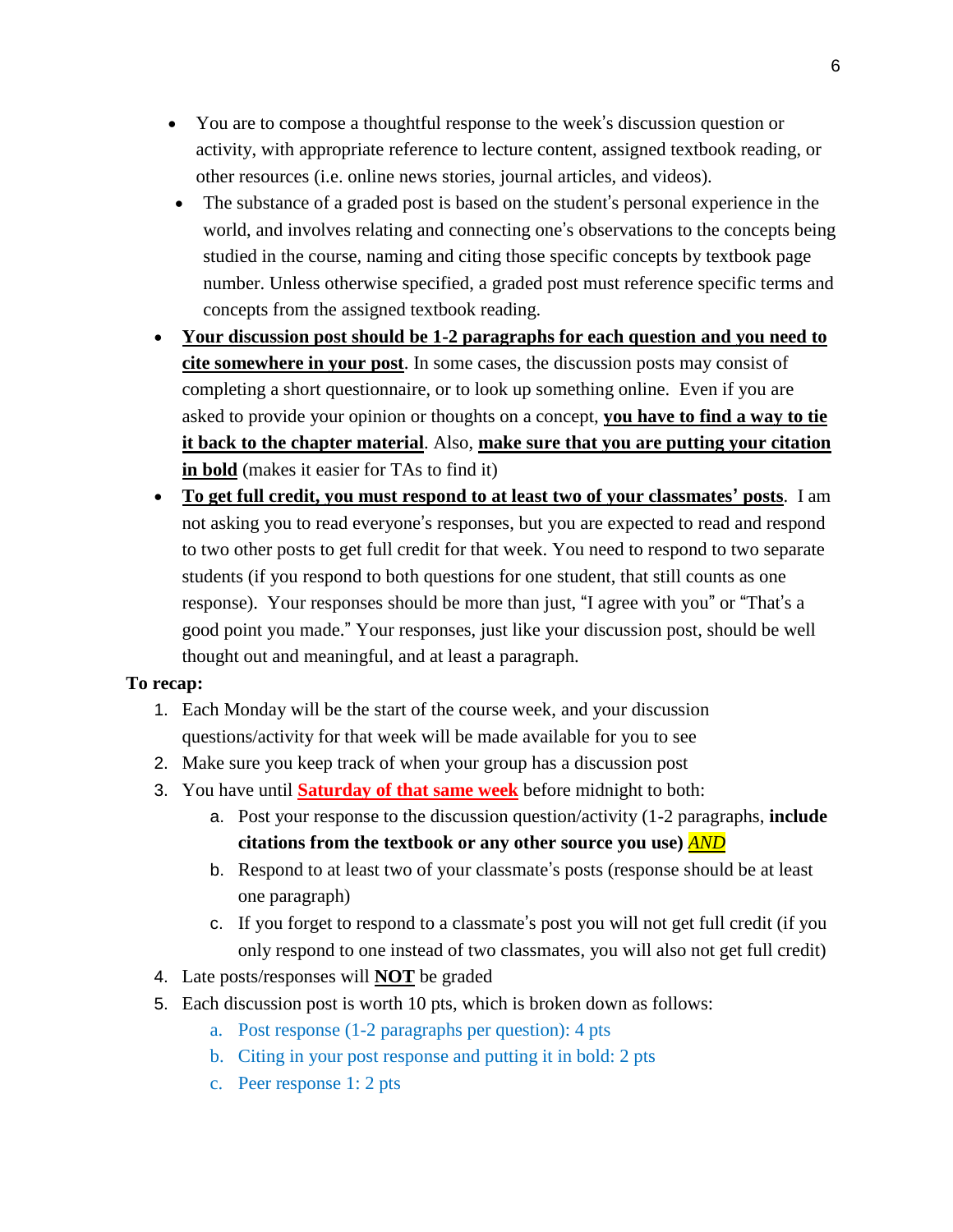- d. Peer response 2: 2 pts
- e. Total pts: 10

#### **F. Final Grade**

 The total number of possible points for this course is 370. Here is the breakdown: 3 exams (50 x 3 = **150 pts**) + Paper (**50 pts**) + HW Assign. (8 x15=**120 pts**) + Discussions  $(5 \times 10 = 50 \text{ pts}) \text{Total} = 370 \text{ pts}$ 

### **Technology Requirements**

#### **Computer/Technology Requirements**

Online students will need regular access to a personal computer that runs on a broadband Internet connection.

#### **Blackboard Learning Management System**

For all technical questions about Blackboard, email ACCC-Learning Technology Solutions at LTS@uic.edu

## **Miscellaneous**

#### **Academic Year Holidays and Religious Days of Special Observance**

Please inform me via email if you miss class or need to reschedule an exam due to observance of a religious holiday. See the following website for the University's list of holidays/religious days: http://oae.uic.edu/docs/ReligiousHolidaysAY20162018.pdf

#### **Cheating & Plagiarism**

Plagiarism occurs when you use someone else's text or ideas in your writing without citing that person as a reference. **No form of cheating will be tolerated.** If you cheat on any exam or assignment in this class, you will fail the entire class and I will file official judicial charges against you immediately with the Dean of Students, who will place a notice about the incident in your permanent record. There will be no exceptions to this policy. Cheating includes, but is not limited to: copying or giving others test answers, plagiarism which includes copying the words of a fellow student or any other author in your papers, copying even short phrases from written work that you are using as a reference (even if you cite it properly), handing in work that you have handed in for another class, handing in papers you've gotten from the internet or from other students, etc., and copying others' discussion posts. All violations of student conduct or academic integrity will be handled according to UIC's student conduct policy: . I encourage all students to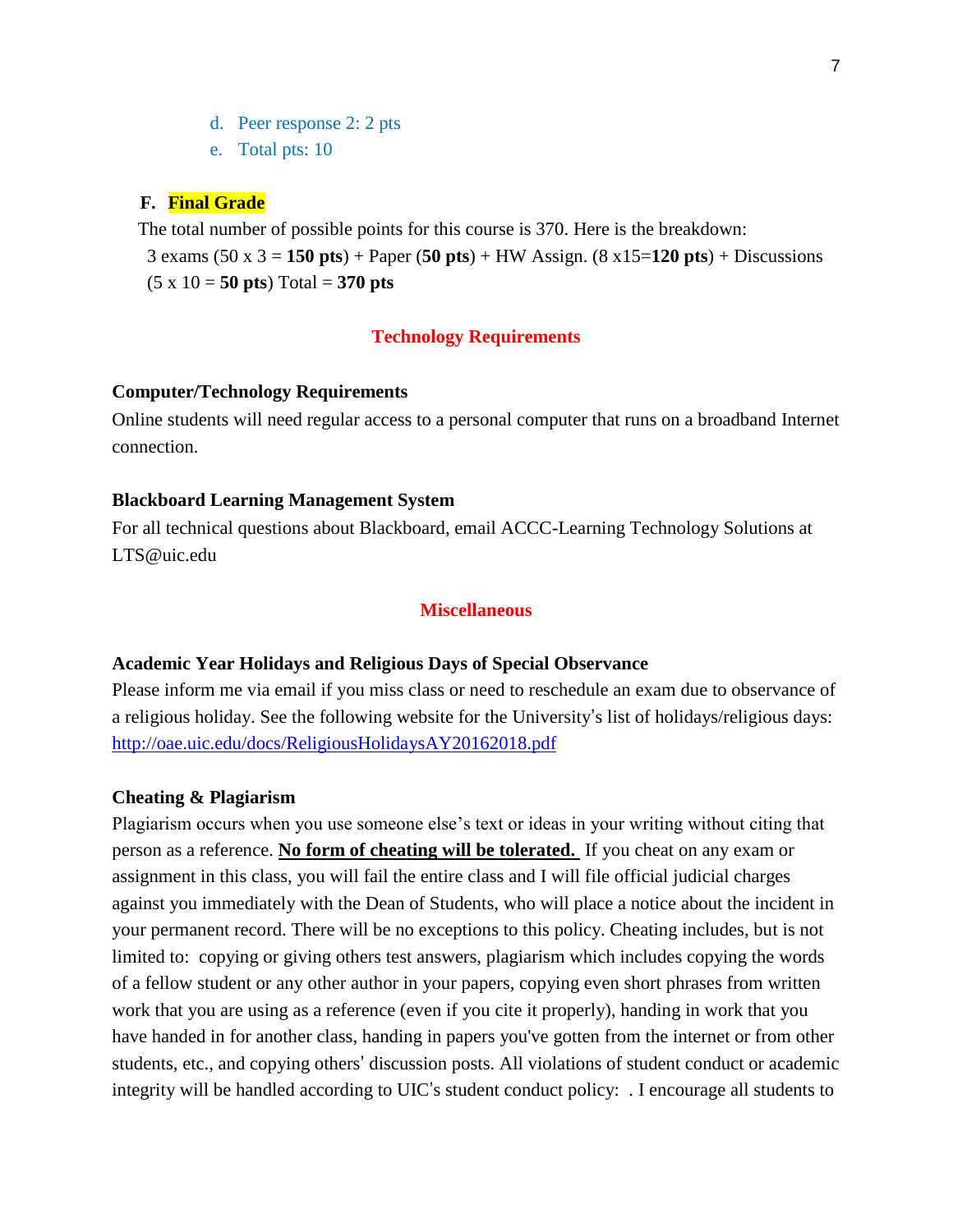take a look at this excellent infographic on what plagiarism is and how to avoid it: http://bit.ly/1Ksb2pv.

#### **Accommodations for disabilities**

I will make accommodations for disabilities as indicated by the Disability Resource Center. In keeping with the university policy: "Students with disabilities must provide the instructor in writing the need for accommodations and what they are. Those who require accommodations for access and participation in this course must be registered with the Disability Resource Center. Please contact ODS at 312/413-2183 (voice) or 312/413-0123 (TTY)."

#### **Course Communication Guidelines (Netiquette)**

**Emails and writing style:** Email etiquette is important in life. When emailing and completing writing assignments, please be sure to write using good grammar, spelling, and punctuation. You should address me as Dr. Ochoa, Dr. Galindo, Dr. Ochoa-Galindo, or Professor in email communications. Please refrain from using all CAPITAL LETTERS, as this is often interpreted as shouting

Netiquette is a set of rules for behaving properly online. As previously mentioned, it is important that we maintain a supportive learning community where everyone feels safe and where people can communicate amicably. Much of our communication in this course will take place in the forums and through email. Here are some guidelines for online communication in this course:

- Be sensitive to different cultural and linguistic backgrounds, as well as different political and religious beliefs.
- Use good taste when composing your responses. Swearing and profanity should be avoided. Also consider that slang terms can be misunderstood or misinterpreted.
- Don't use all capital letters when composing your responses. This can be considered "shouting" on the Internet and is regarded as impolite or aggressive. It can also be stressful on the eye when trying to read your message
- Be respectful of others' views and opinions. Avoid "flaming" (publicly attacking or insulting) others.
- Be careful when using acronyms. If you use an acronym it is best to spell out its meaning first, then put the acronym in parentheses afterward, for example: Frequently Asked Questions (FAQs). After that you can use the acronym freely throughout your message.
- Use good grammar and spelling, and avoid using text messaging shortcuts.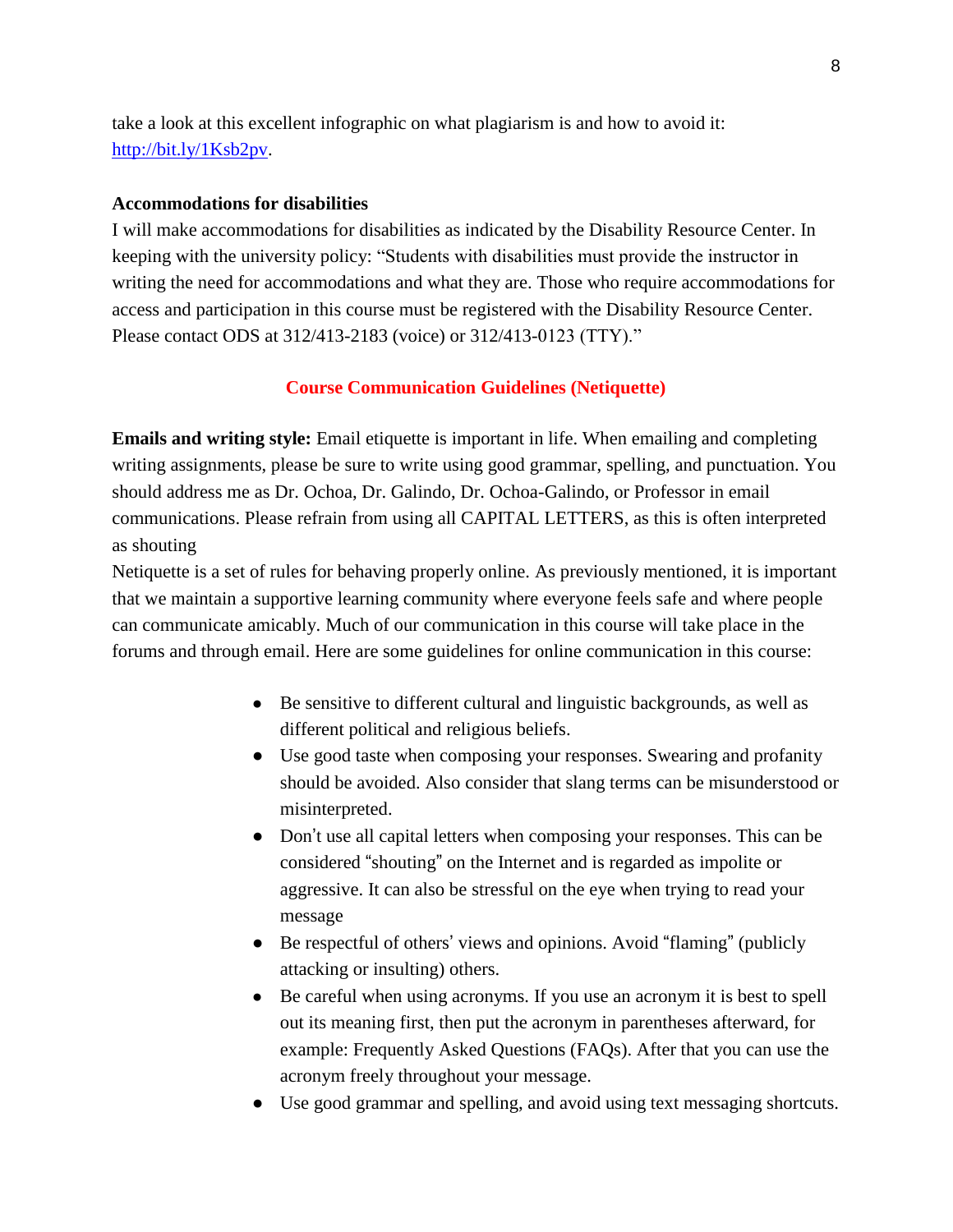● In emails, always identify yourself and what class and section you are in. It is a good practice to put your course and section in the subject line. This helps your instructor identify course related emails.

## **UIC RESOURCES**

If you find yourself having difficulty with the course material or any other difficulties related to this course, please come talk with the instructor at any time and preferably early on (i.e., before an exam date or paper due date). If you are having difficulty about an issue beyond this course, please contact your college advisors, or get help from any number of other support services on campus. You can get a referral to the right place, or help on the spot, from an advisor in the Undergraduate Success Center (USC) at 111 Stevenson Hall or usc@uic.edu.

**The Writing Center,** located in Grant Hall 105, offers one-on-one consultation with student writers who need help developing ideas, or need advice, guidance or additional instruction on any aspects of writing in any class. Tutors are prepared to spend 50 minutes per appointment, and there is no limit to the number of tutoring sessions you can have each semester. Make an appointment and be on time! Bring the paper on which you're working, as well as any related drafts or notes, and information about the assignment. For an appointment, call the Writing Center at (312) 413-2206, or stop by room 105 of Grant Hall. Visit the Writing Center website at www.uic.edu/depts/engl/writing for more information.

**Counseling Services** are available for all UIC students. You may seek free and confidential services from the Counseling Center (www.counseling.uic.edu). The Counseling Center is located on the 2nd floor in the Student Services Building or you may contact them at (312) 996- 3490. In addition to offering counseling services, the Counseling Center also operates the InTouch Crisis Hotline from 6:00 p.m.-10:30 p.m. They offer support and referrals to callers, as well as telephone crisis interventions; please call (312) 996-5535 to contact InTouch.

## **COURSE SCHEDULE**

The course schedule, including topics and readings, is *subject to change.* Additional readings and videos may be assigned throughout the course. Changes will be announced on Blackboard.

| Week | Date               | <b>Topic</b>           | Reading   | <b>Activity Due</b>    |
|------|--------------------|------------------------|-----------|------------------------|
|      | Aug. 25<br>Aug. 27 | Looking at Abnormality | Chapter 1 | <b>HW</b> Assignment 1 |
|      |                    |                        |           | Due by Aug. 29         |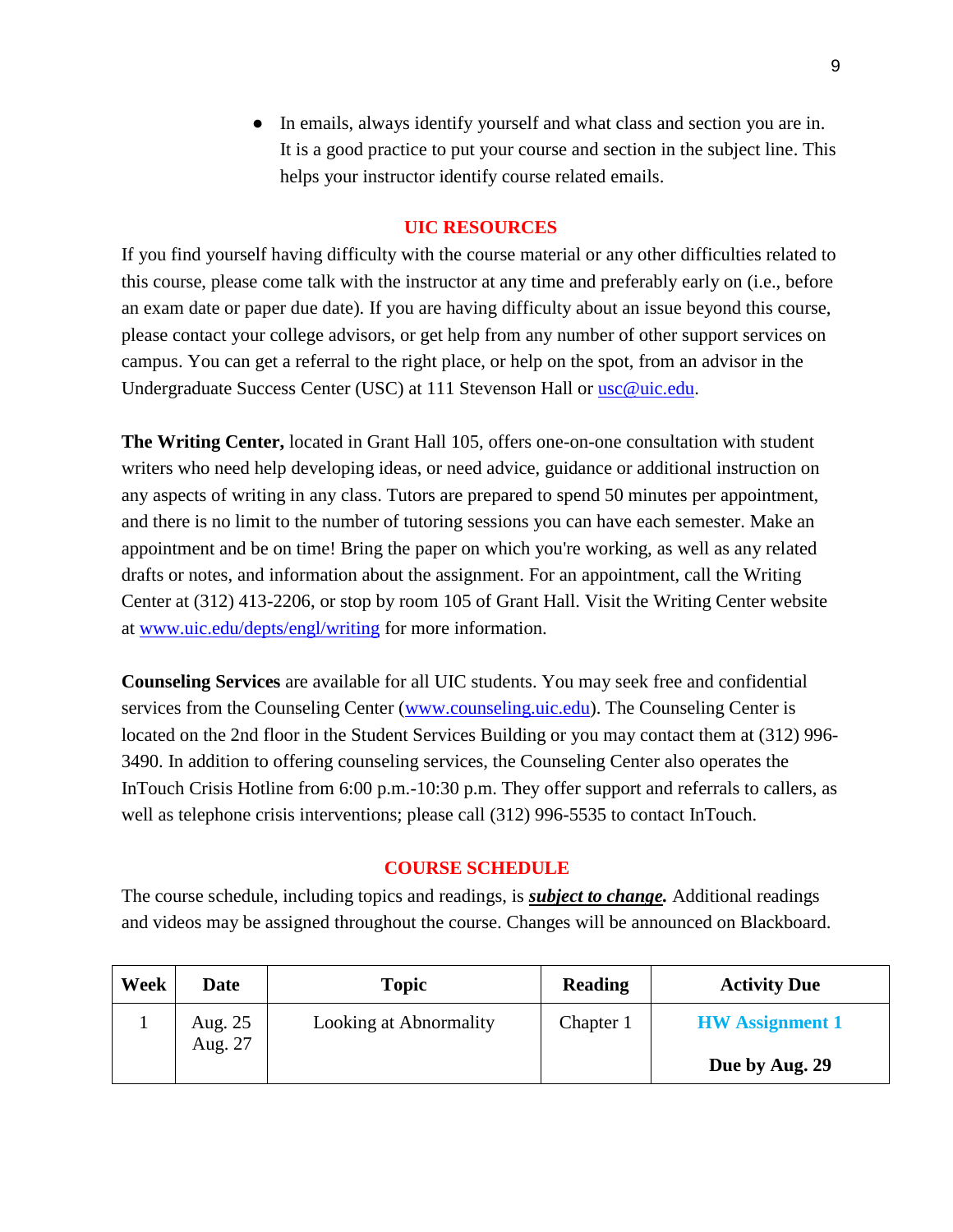| $\overline{2}$ | Sept. 1<br>Sept. 3   | Theories & Treatment of<br>Abnormality     | Chapter 2  | <b>Discussion #1 Group Joey</b><br>Due by Sept. 5                                                                   |
|----------------|----------------------|--------------------------------------------|------------|---------------------------------------------------------------------------------------------------------------------|
| 3              | Sept. 8<br>Sept. 10  | Assessing & Diagnosing<br>Abnormality      | Chapter 3  | <b>Discussion #1 Group Duke</b><br>Due by Sept. 12                                                                  |
| $\overline{4}$ | Sept. 15<br>Sept. 17 | Trauma, Anxiety, OCD & Related<br>D/O      | Chapter 5  | <b>Discussion #2 Group Joey</b><br><b>HW</b> Assignment 2<br>Both due by Sept. 19                                   |
| 5              | <b>Sept. 22</b>      | Exam 1 (chapters $1-3$ ; 5)                |            | <b>NONE</b>                                                                                                         |
|                | Sept. 24             | <b>Culture Bound Syndromes</b>             |            |                                                                                                                     |
| 6              | Sept. 29             |                                            |            | <b>Discussion #2 Group Duke</b>                                                                                     |
|                | Oct. 1               | Mood D/O & Suicide                         | Chapter 7  | <b>HW</b> Assignment 3<br>Both due by Oct. 3                                                                        |
|                |                      |                                            |            |                                                                                                                     |
| $\overline{7}$ | Oct. 6               | Schizophrenia Spectrum & Other             | Chapter 8  | <b>Discussion #3 Group Joey</b>                                                                                     |
|                | Oct. 8               | Psychotic D/O                              |            | <b>HW</b> Assignment 4<br>Both due by Oct. 10                                                                       |
| 8              | Oct. 13              |                                            |            | <b>Discussion #3 Group Duke</b>                                                                                     |
|                |                      | <b>Personality Disorders</b>               | Chapter 9  |                                                                                                                     |
|                | Oct. 15              |                                            |            | Due by Oct. 17                                                                                                      |
| 9              | Oct. 20<br>Oct. 22   | Neurodevelopmental &<br>Neurocognitive D/O | Chapter 10 | <b>Culture Bound Syndrome</b><br><b>Paper due</b><br><b>Tuesday October 20 via</b><br><b>Blackboard by Midnight</b> |
| 10             | Oct. 27              | <b>Exam 2 (Chapters 7-10)</b>              |            | <b>HW</b> Assignment 5                                                                                              |
|                | Oct. 29              | <b>Video</b>                               |            | Due by Oct 31                                                                                                       |